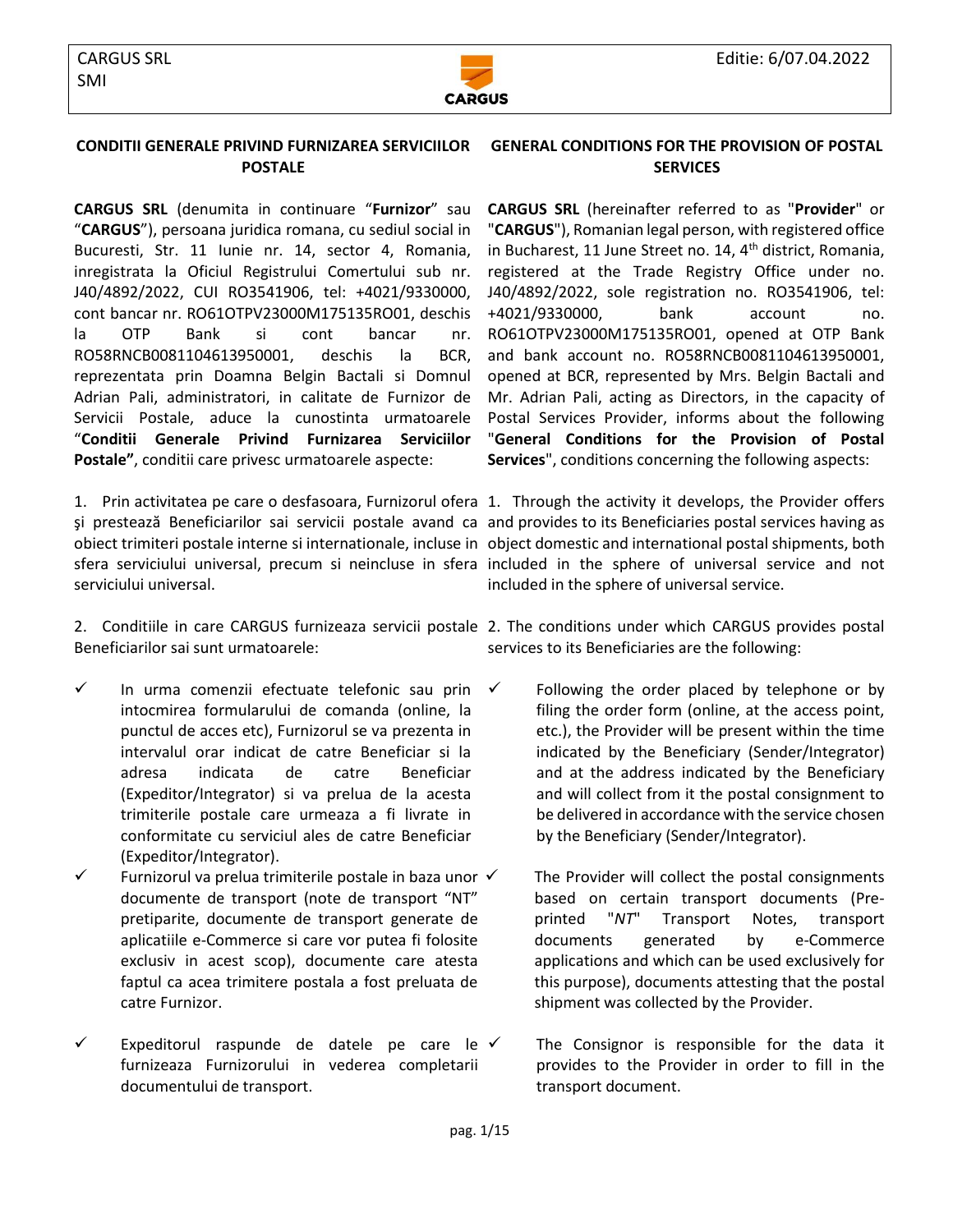

- $\checkmark$  Furnizorul accepta trimiterile postale prezentate de  $\checkmark$ catre Expeditor, ambalate corespunzator bunului care face obiectul trimiterii postale, cu un invelis exterior opac care sa nu permita vizualizarea continutului, de exemplu, in cutii din carton, metal, lemn, plastic, etc.
- $\checkmark$  Trimiterile postale care contin bunuri fragile vor  $\checkmark$ trebui ambalate corespunzator de catre Expeditor, utilizand ca umplutura talas, polistiren antisoc sau alt material care atenueaza socul mecanic (de exemplu, folie cu bule) si sa aiba aplicata inscriptia/eticheta "Fragil".
- ✓ Informatii detaliate si recomandari/instructiuni cu privire la ambalarea trimiterilor postale sunt disponibile pe site-ul CARGUS, aici: https://www.cargus.ro/wp-content/uploads/CGmodalitati-de-ambalare-si-restrictii-latransport.pdf.
- $\checkmark$  Furnizorul se obliga sa recunoasca si sa respecte  $\checkmark$ inscriptiile/etichetele aplicate de Expeditor si sa acorde o atentie speciala in manipularea si depozitarea trimiterilor postale in cauza (de exemplu, fragil).
- $\checkmark$  Furnizorul nu este responsabil pentru eventualele  $\checkmark$ alterari ale trimiterii postale prin mijloace sau din cauze electromagnetice (de exemplu, demagnetizare, scanare cu raze X in cadrul procedurilor de securitate/vamale, etc).
- ✓ Furnizorul nu accepta urmatoarele trimiteri postale (trimiteri postale excluse de la colectare):
	- Trimiteri postale al caror ambalaj prezinta inscriptii care contravin ordinii publice sau bunelor moravuri, precum si trimiteri postale constand in bunuri care contravin ordinii publice sau bunelor moravuri, daca se depun neambalate sau in ambalaj transparent;

The Provider accepts the postal consignments submitted by the Consignor, properly packaged given the item it contains, with an opaque outer wrapping that does not allow the viewing of the contents, for example, in cardboard, metal, wood, plastic boxes, etc.

Postal consignments containing fragile goods must be properly packaged by the Consignor, using a filling of wood chips, antishock polystyrene or other material that alleviates the mechanical shock (for example, bubble wrap) and must bear the inscription / label "*Fragile*".

Detailed information and recommendations / instructions on the packaging of postal consignments are available on the CARGUS website, here [https://www.cargus.ro/wp](https://www.cargus.ro/wp-content/uploads/CG-modalitati-de-ambalare-si-restrictii-la-transport.pdf)[content/uploads/CG-modalitati-de-ambalare-si](https://www.cargus.ro/wp-content/uploads/CG-modalitati-de-ambalare-si-restrictii-la-transport.pdf)[restrictii-la-transport.pdf.](https://www.cargus.ro/wp-content/uploads/CG-modalitati-de-ambalare-si-restrictii-la-transport.pdf)

The Provider undertakes to recognize and comply with the inscriptions / labels applied by the Consignor and to pay special attention in the handling and storage of the postal consignments thereto (for example, fragile).

- The Provider is not responsible for any alterations of the postal consignments by electromagnetic means or reasons (for example, demagnetization, X-ray scanning in security / customs procedures, etc.).
- The Provider does not accept the following postal consignments (postal consignments excluded from pick-up):
	- Postal consignments with packaging that shows inscriptions contrary to public policy or good morals, as well as postal consignments consisting of goods contrary to public policy or good morals, if they are submitted unpackaged or in transparent packaging;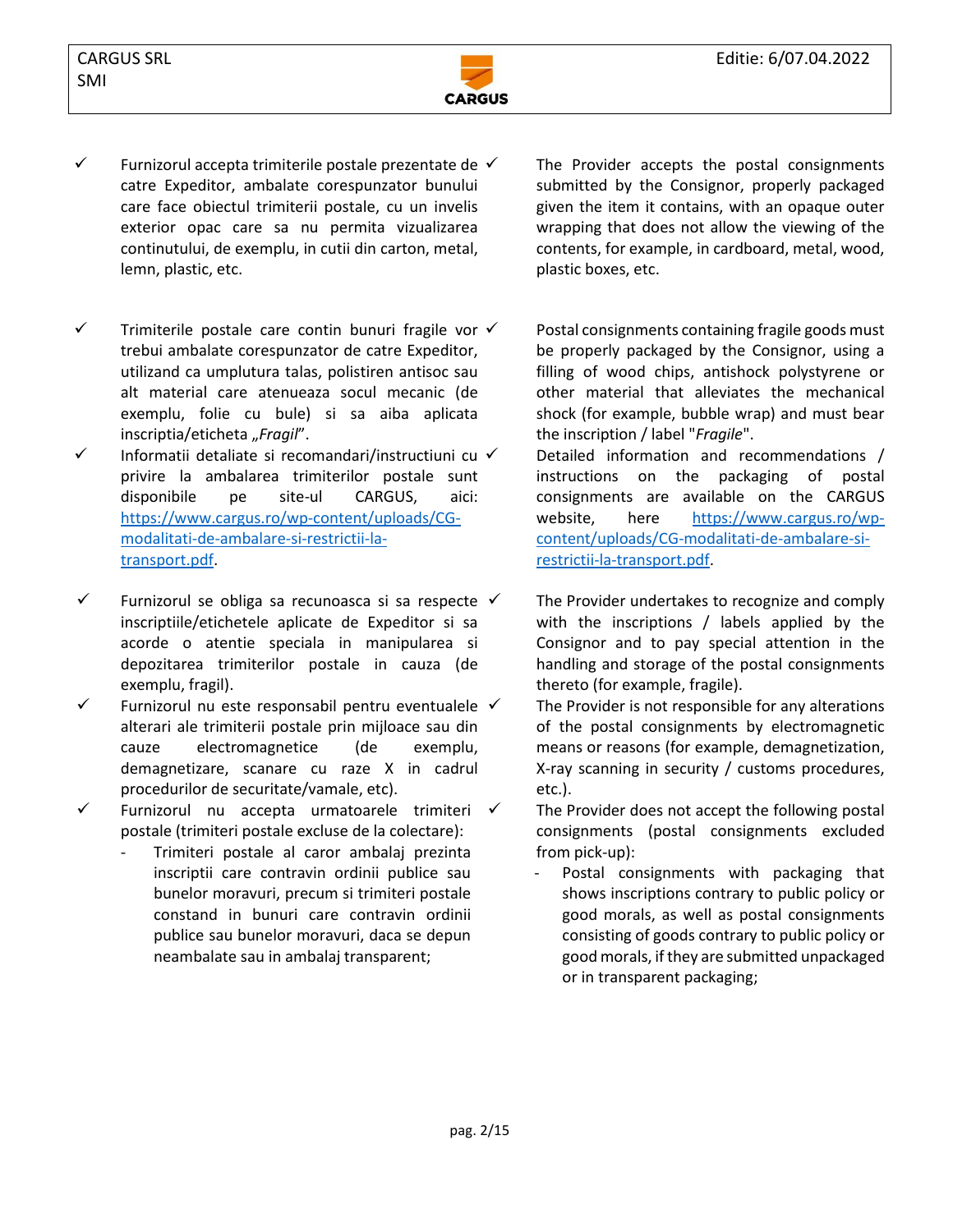

- Trimiteri postale care cuprind bunurile al caror transport este interzis prin dispozitii legale, fie chiar si pe o portiune de parcurs (de exemplu, dar fara a se limita la acestea: substante explozive, toxice, inflamabile, psihotrope, droguri, arme sau parti ale acestora, munitii, etc); Lista detaliata a acestor bunuri se gaseste aici [https://www.cargus.ro/wp](https://www.cargus.ro/wp-content/uploads/CG-modalitati-de-ambalare-si-restrictii-la-transport.pdf)[content/uploads/CG-modalitati-de](https://www.cargus.ro/wp-content/uploads/CG-modalitati-de-ambalare-si-restrictii-la-transport.pdf)[ambalare-si-restrictii-la-transport.pdf.](https://www.cargus.ro/wp-content/uploads/CG-modalitati-de-ambalare-si-restrictii-la-transport.pdf)
- Trimiteri postale care cuprind bunuri care, prin dispoziţii legale administrative, economice, sanitare, veterinare, fitosanitare şi altele similare, impun detinerea de către CARGUS a unor avize sau autorizaţii speciale.
- Expeditorul are obligatia de a nu introduce in  $\checkmark$ reteaua postala trimiteri postale al caror obiect este interzis prin dispozitiile legale fie chiar si numai pe o portiune din parcurs. Expeditorul raspunde de pagubele care pot fi pricinuite Furnizorului ca urmare a introducerii in reteaua postala a unei trimiteri postale depuse inchise care contine bunuri (produse, materiale sau valori) interzise de lege.
- $\checkmark$  Furnizorul nu este raspunzator de continutul  $\checkmark$ trimiterii poştale colectată închisă.
- $\checkmark$  Furnizorul poate refuza predarea catre destinatar in urmatoarele cazuri:
	- cand, dupa preluarea trimiterii postale, rezulta in mod neindoielnic ca aceasta contine bunuri interzise la transport sau care nu respecta conditiile speciale de transport stabilite conform legislatiei in domeniu, respectiv legislatia statelor pe teritoriul carora urmeaza a se realiza livrarea ori a statelor care urmeaza a fi tranzitate;
	- cand, dupa preluarea trimiterii postale, aceasta a produs sau poate produce iminent pagube persoanelor, mediului, instalatiilor utilizate sau altor trimiteri postale; in acest
- Postal consignments comprising goods whose transportation is prohibited by legal provisions, even for a part of the route (for example, but not limited to: explosive, toxic, flammable, psychotropic substances, drugs, weapons or parts thereof, ammunition, etc.) can not be subject to a postal consignment; The detailed list of these goods can be found here [https://www.cargus.ro/wp](https://www.cargus.ro/wp-content/uploads/CG-modalitati-de-ambalare-si-restrictii-la-transport.pdf)[content/uploads/CG-modalitati-de](https://www.cargus.ro/wp-content/uploads/CG-modalitati-de-ambalare-si-restrictii-la-transport.pdf)[ambalare-si-restrictii-la-transport.pdf.](https://www.cargus.ro/wp-content/uploads/CG-modalitati-de-ambalare-si-restrictii-la-transport.pdf)
- Postal consignments which comprise goods that, by the effect of administrative, economic, health, veterinary, plant protection legal provisions and other similar legal provisions, impose the holding by CARGUS of special approvals or authorizations.
- The Consignor has the obligation not to introduce into the postal network postal consignments containing objects that are prohibited by legal provisions, even for only a part of the route. The Consignor is responsible for the damages that may be caused to the Provider as a result of the introduction into the postal network by a closed postal consignment goods (products, materials or values) prohibited by law.
	- The Provider is not responsible for the content of the postal consignment picked-up closed.
- $\checkmark$  The Provider can refuse handover to the Consignee in the following cases:
	- when, after collecting the postal consignment, it is undoubted that it contains goods prohibited for transport or which do not comply with the special transport conditions established according to the applicable legislation, namely the legislation of the states where the delivery is to be made or of the states to be transited;
	- when, after collecting the postal consignment, such has caused or may imminently cause damage to persons, to the environment, to the installations used or to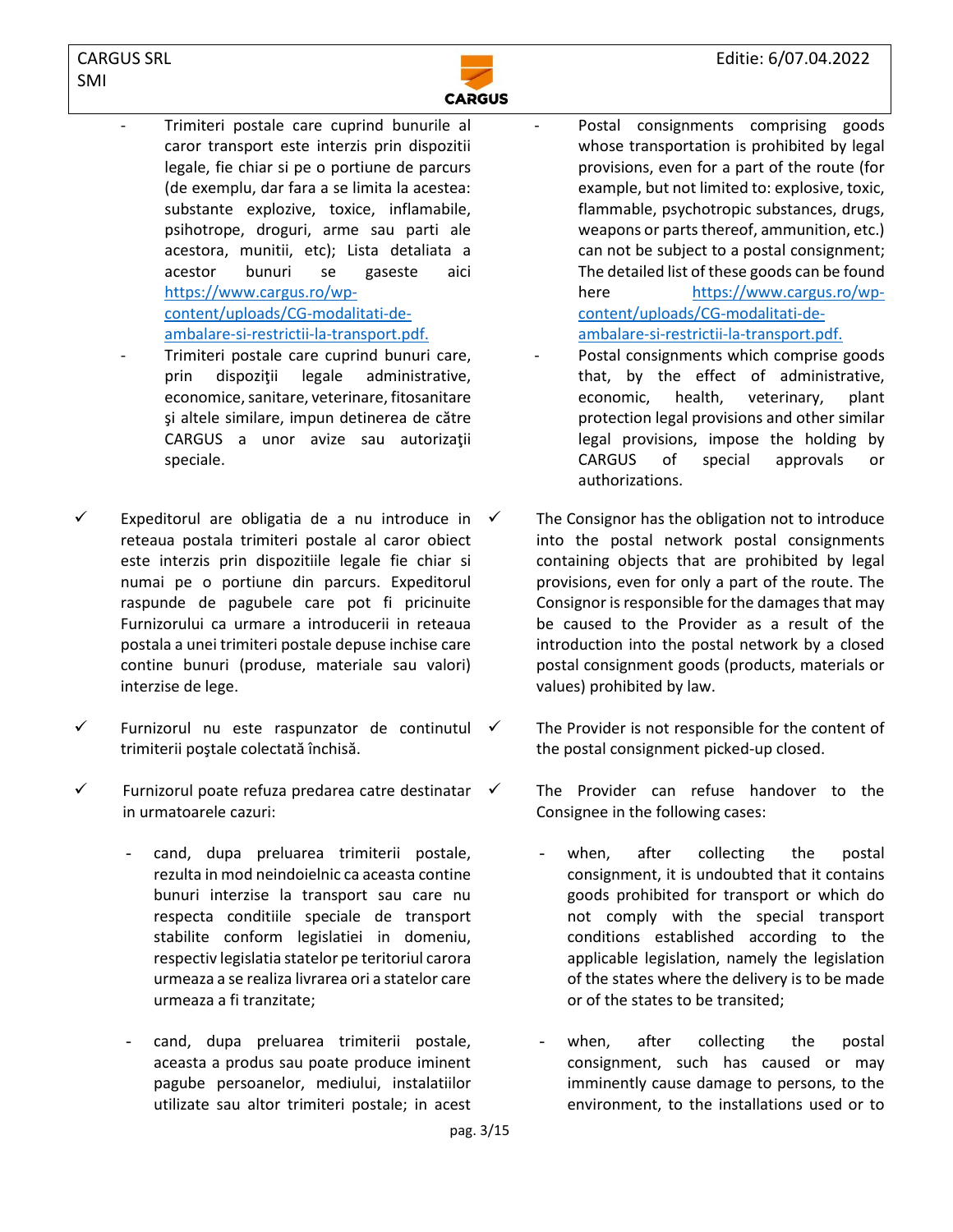

caz, Furnizorul poate distruge trimiterea postala cu respectarea legislatiei aplicabile si, atunci cand este posibil, cu informarea expeditorului, contractul incetand de drept. Sarcina probei ii revine Furnizorului;

- ✓ Numarul (minim/maxim) de trimiteri postale care pot fi preluate de Furnizor (printr-o singura comanda): minim 1 (una) trimitere postala - maxim nelimitat (neexistand nicio restrictie ca numar), cu exceptia serviciilor de publicitate prin posta in cazul carora numarul minim de trimiteri este de 500 (cincisute).
- ✓ Furnizorul va efectua 2 (doua) incercari gratuite de livrare a trimiterii postale, in zile consecutive lucratoare.
- ✓ La livrarea trimiterii postale, Furnizorul impreuna cu destinatarul pot mentiona, daca destinatarul va alege acest lucru la momentul livrarii, in cadrul Notei de Transport sau pe procesul verbal de constatare, eventuale mentiuni cu privire la neconformitati ale trimiterii postale (deformari ale ambalajului, zgarieturi, distrugeri partiale/totale ale trimiterii postale, etc), insa absenta unei asemenea consemnari in acest sens nu va aduce atingere în niciun caz dreptului utilizatorului de a introduce reclamatie in termenul legal si, respectiv, de a-i fi solutionată favorabil reclamaţia de catre Furnizor.
	- ✓ Furnizorul va preda trimiterea postala destinatarului/persoanei autorizate sa primeasca trimiterea postala numai in masura in care acesta va semna pentru primirea trimiterii postale fizic, pe documentul pus la dispozitie de care Furnizor (NT, borderou de livrare) sau electronic sau va confirma PIN-ul receptionat prin sms exceptie facand trimiterile postale care fac obiectul serviciului Confirmare de primire, in cazul in care sunt aplicabile prevederile legale in materie. Aplicarea semnaturii ori cunoaşterea codului PIN de către destinatar/persoana autorizată nu exclude însă obligaţia acestuia/acesteia de a-şi dovedi identitatea printr-un document

other postal consignments; in this case, the Provider can destroy the postal consignment in compliance with the applicable legislation and, if possible, to inform the Consignor, the contract being terminated by law. The burden of proof lies with the Provider;

- The number (minimum / maximum) of postal consignments that can be collected by the Provider (through a single order): minimum 1 (one) postal consignment - unlimited maximum (there are no restrictions in number), except for postal advertising services where the minimum number of items is 500 (five hundred).
- The Provider will perform 2 (two) free attempts to deliver the postal consignment, on consecutive working days.
- Upon delivery of the postal consignment, the Provider together with the consignee can mention, if the Consignee chooses so at the time of delivery, within the Transport Note or on the record of findings, possible observations of nonconformities of the postal consignment (packaging distortions, scratches, partial / total destruction of the postal consignment, etc.), but the absence of such a record in this respect will not prejudice in any way the user's right to submit a complaint within the legal term and, respectively, the favorable settlement of his complaint by the Provider.
- The Provider will hand over the postal consignment to the recipient / authorized person to receive the postal item only insofar as it will sign for the receipt of the postal item physically, on the document provided by the Supplier (NT, delivery note) or electronically or will confirm the PIN received by sms except for postal consignments that are subject of the Confirmation of receipt service, if the relevant legal provisions are applicable. Applying the signature or the knowledge of the PIN by the consignee/authorized person, does not exclude his/her obligation to prove the identity by a relevant document. However, if the consignee/authorized person does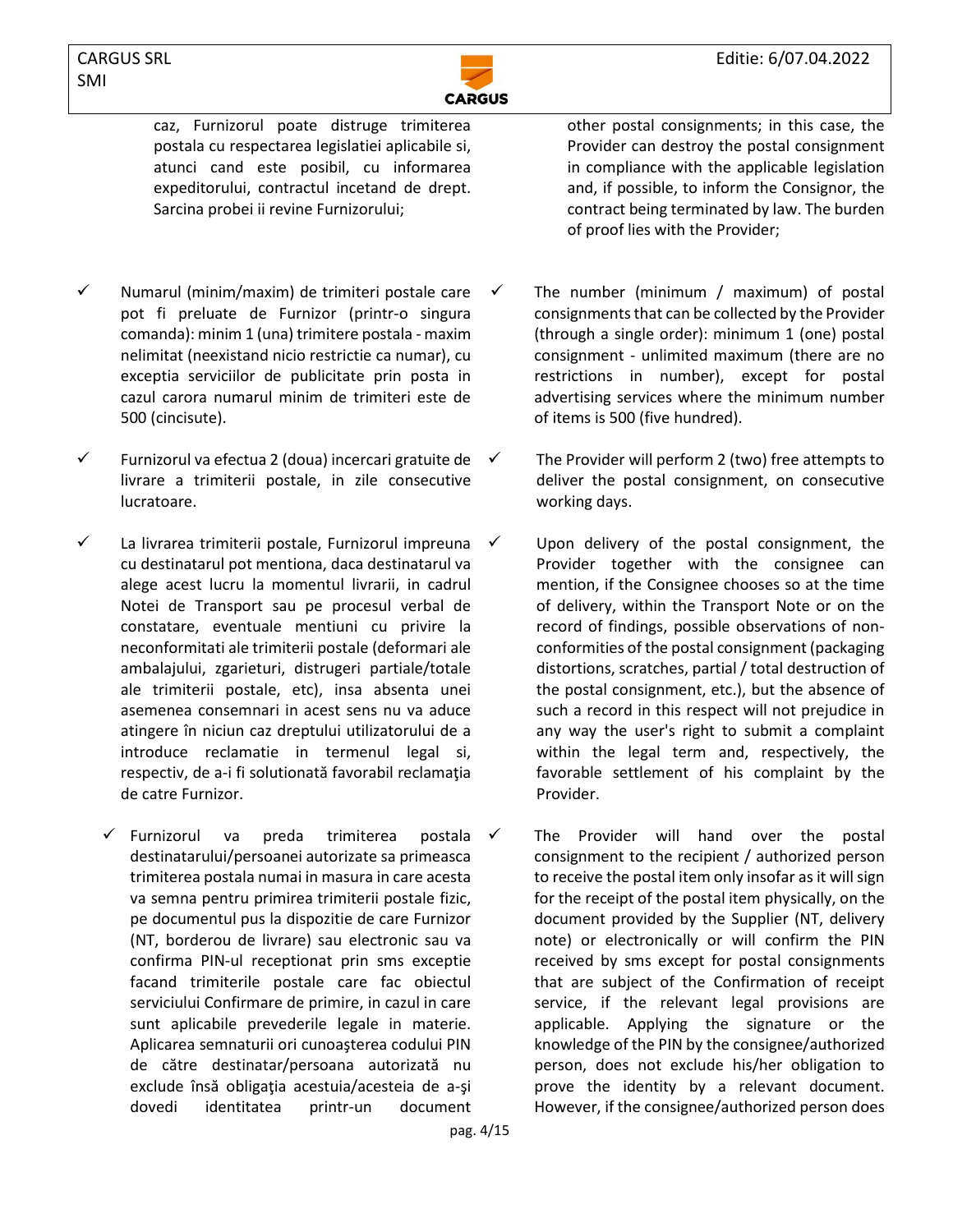

corespunzător. Daca însă destinatarul/persoana autorizată nu cunoaşte codul PIN, nu îl are sau refuză sa il furnizeze personalului furnizorului, trimiterea poştală va fi livrată în măsura în care destinatarul/ persoana autorizată prezintă un act de identitate, inclusiv în scopul colectării anumitor informaţii de către personalul furnizorului în vederea predării trimiterii poştale. Predare trimiterilor poştale având ca obiect şi comunicarea codului PIN nu este aplicabilă trimiterilor poştale care fac obiectul serviciilor Confirmare de primire, Contra Ramburs.

- $\checkmark$  Documentele cuprinzand semnaturile de primire (in original sau, dupa caz, electronic) si/sau informatiile aferente confirmarii livrarii prin PIN primit prin sms si/sau email se vor pastra timp de 9 (noua) luni. Furnizorul nu livreaza trimiteri postale la cutia postala.
- Furnizorul va informa Beneficiarul prin orice mijloc  $\checkmark$ de comunicare (telefonic sau in scris, pe fax sau email, prin sms sau prin platforma online pentru urmarirea coletelor), despre eventualele adrese incomplete/gresite care au fost inscrise pe trimiterea postala, pe ambalajul acesteia.
- $\checkmark$  Cu exceptia serviciului livrare speciala, in cazul  $\checkmark$ imposibilitatii de predare a trimiterilor postale (cum ar fi, de exemplu lipsa destinatarului), Furnizorul va instiinta destinatarul printr-o informare (pe suport hârtie ori sms) care sa anunte sosirea trimiterii postale si despre urmatoarea incercare de livrare.
- ✓ Daca nici la a doua incercare de livrare trimiterea postala nu a putut fi predata, Furnizorul va aviza destinatarul si va pastra trimiterea postala la punctul de contact, in vederea predarii catre destinatar, pentru o perioada de 5 (cinci) zile calendaristice de la data avizarii destinatarului, perioada ce nu implica tarife suplimentare. Avizarea va interveni numai dupa a doua incercare de livrare nereusita.
- $\checkmark$  In cazul in care datele inscrise pe trimiterea postala  $\checkmark$ de catre Expeditor sunt incorect completate sau

not know the PIN, does not have it or refuses to provide it to the provider's personnel, the postal consignment shall be delivered to the extent to which the consignee/authorized person presents an identity act, inclusively for the purpose of the collection of certain information by the provider's personnel for the delivery of the postal consignment. The delivery of the postal consignments having as object also the communication of the PIN code is not applicable to the postal consignments which are subject to the services Confirmation of receipt and Cash on Delivery.

The documents containing the signatures of receipt (in original, or, as the case may be, electronically) and / or the information related to the confirmation of delivery by PIN received by sms and / or email will be kept for 9 (nine) months. The Provider does not deliver postal consignment to the mailbox.

- The Provider will inform the Beneficiary, by any means of communication (telephone or in writing, via fax or e-mail, via sms or via the tracking site), of any incomplete / wrong addresses that were written on the postal consignment, on its packaging.
- Except for the special delivery service, in case of impossibility to deliver postal consignments (such as, for example, the absence of the consignee), the Provider will notify the consignee by means of an information (on paper or telephone text message) about the arrival of the postal consignment and about the next delivery attempt.
- If the postal consignment could not be delivered after the second delivery attempt, the Provider will keep the postal consignment at the contact point, in order to be handed over to the consignee, for a period of 5 (five) calendar days from the date of when the consignee received the notice, storage that does not involve additional charges. The notification will occur only after the second failed delivery attempt.

If the data written on the postal consignment by the Consignor are incorrectly filled in or

pag. 5/15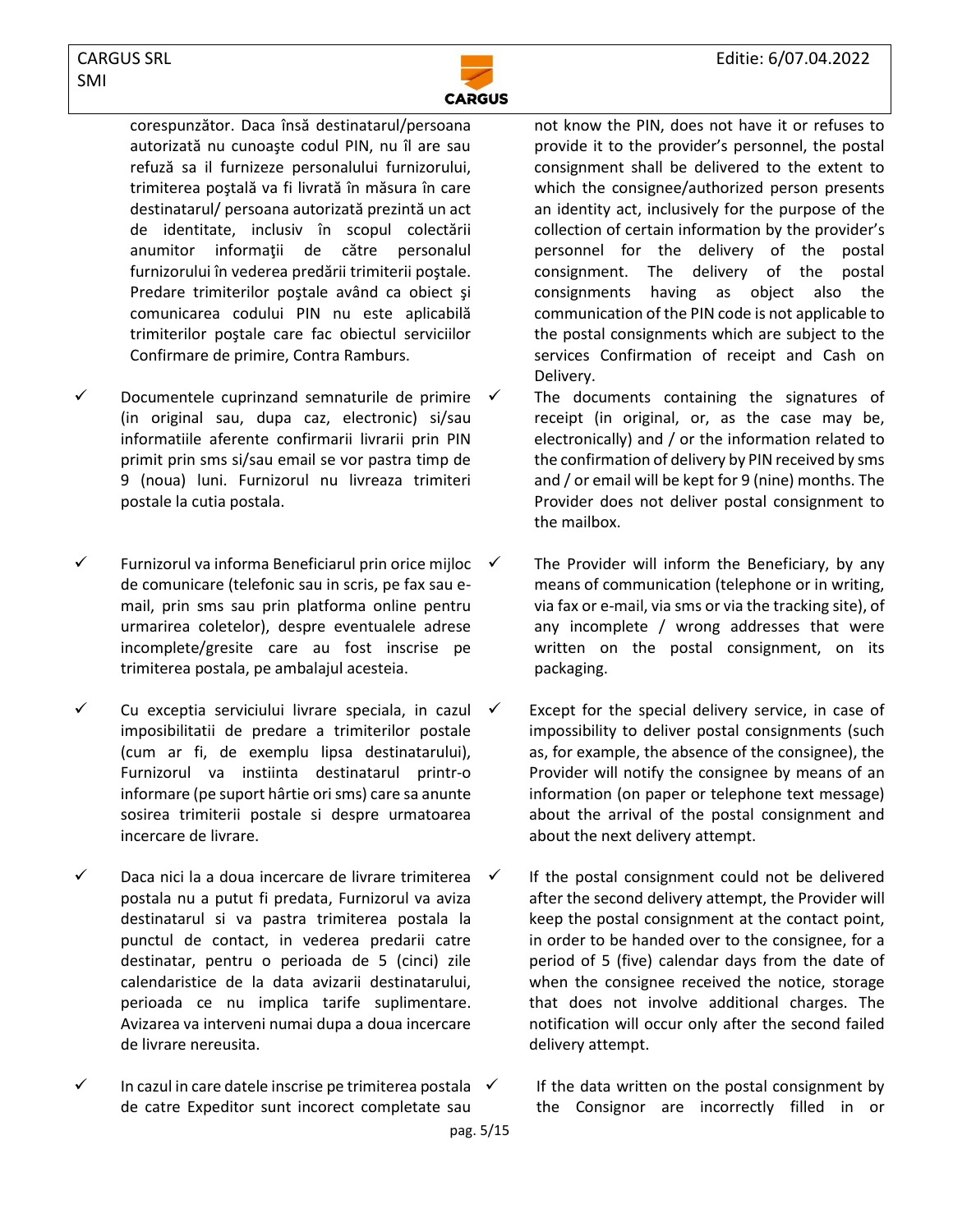

sunt incomplete, fiind imposibila sau dificila identificarea destinatarului/persoanei autorizate sa primeasca trimiterea postala, Furnizorul isi declina responsabilitate pentru orice fel de intarzieri. Sarcina probei revine Furnizorului.

- ✓ Furnizorul va pastra confidentialitatea datelor si informatiilor referitoare la Beneficiar, cu exceptia cazurilor prevăzute in mod expres de lege (de exemplu, urmare a solicitarii autoritatilor publice adresate conform legii etc.).
- ✓ Furnizorul se va asigura ca lucratorii Beneficiarului care intra in contact cu lucratorii Furnizorului au primit instructiuni suficiente si adecvate referitoare la riscurile legate de securitate si sanatate in munca, precum si situatii de urgenta, pe durata derularii contractului, atunci când exista astfel de contracte intre parti, in conformitate cu prevederile Legii nr. 319/2006 si H.G. nr. 1425/2006 cu privire la Normele Metodologice de aplicare a legii in cauza.
- ✓ In situatii de urgenta, ambele parti isi vor coordona actiunile in vederea eliminarii si lichidarii cauzelor, precum si asigurarea evacuarii in siguranta a personalului expus.
- $\checkmark$  Furnizarea serviciilor postale oferite de catre  $\checkmark$ Furnizor este guvernata de legislatia in vigoare.
- $\checkmark$  Moneda in care se poate face plata tarifului  $\checkmark$ serviciului postal, respectiv colectarea si achitarea sumelor de bani in cazul serviciului Contra Ramburs este moneda nationala, "*leu*" (RON).
- ✓ Valorile maxime admise de Furnizor pentru valoarea declarata si, respectiv, pentru ramburs, in cazul trimiterilor postale care fac obiectul unui serviciu de trimitere cu valoare declarata sau al serviciului Contra Ramburs sunt urmatoarele:
- o 5.000,00 RON (pentru serviciul Contra Ramburs, avand ca destinatari persoane juridice).

incomplete, making it impossible or difficult to identify the consignee / person authorized to receive the postal consignment, the Provider declines responsibility for any delays. The burden of proof lies with the Provider.

- The Provider will maintain the confidentiality of data and information regarding the Beneficiary, except for the cases expressly provided by the law (for example, following requests of public authorities addressed in accordance with the law, etc.).
	- The Provider will ensure that the Beneficiary's workers who come into contact with the Provider's workers have received sufficient and adequate instructions regarding occupational safety and health risks, as well as emergency situations, during the execution of the agreement, when there are such contracts between parties, in accordance with the provisions of Law no. 319/2006 and G.D. no. 1425/2006 on the Methodological Norms for the application of the law in question.
- In emergency situations, both parties will coordinate their actions in order to eliminate and liquidate the causes, as well as to ensure the safe evacuation of the exposed personnel.
- The provision of postal services offered by the Provider is governed by the legislation in force.
- The currency in which the tariff of the postal service can be paid, respectively the collection and payment of sums of money in the case of the Cash on Delivery service is the national currency, "leu" (RON).
- The maximum values allowed by the Provider for the declared value and, respectively, for cash on delivery, in the case of postal consignments that are the subject of a declared value delivery service or of the Cash on Delivery service are the following:
- RON 5,000.00 (for the Cash on delivery service, having as consignees legal entities).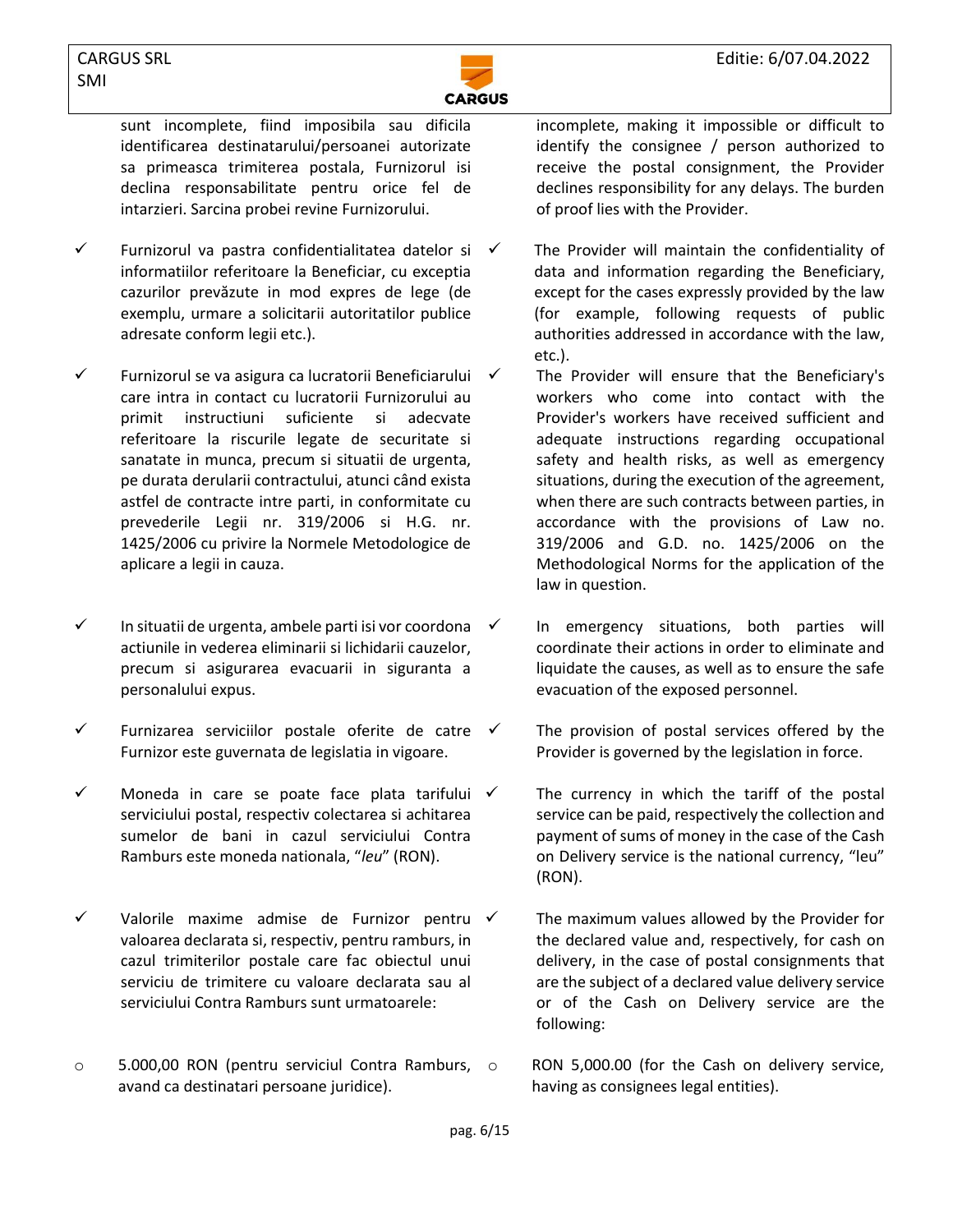

- o 10.000,00 RON (pentru serviciul Contra Ramburs, o avand ca destinatari persoane fizice).
- o 23.000,00 RON (pentru trimiterile postale cu valoare declarata).
- $\checkmark$  Furnizorul practica tarife standard, precum si tarife negociate, stabilite prin contractele incheiate cu Beneficiarii sai.
- $\checkmark$  Tariful serviciului se percepe/se plateste in RON,  $\checkmark$ la greutatea taxabila a trimiterilor postale respective, la cea mai mare dintre valoarea calculata dintre greutatea fizica (gravimetrica) si greutatea volumetrica.
- $\checkmark$  Greutatea taxabila maxima admisa a unei trimiteri  $\checkmark$ postale este de 31 kg.
- ✓ Lungimea maxima a unei laturi a coletului nu trebuie sa depaseasca 175 cm.
- $\checkmark$  Suma dimensiunilor (L+l+h) a coletului nu trebuie  $\checkmark$ sa depaseasca 240 cm.
- $\checkmark$  Greutatea volumetrica se calculeaza dupa formula:  $\checkmark$ lungime x latime x inaltime (masurate in centimetri) /6000.
- $\checkmark$  Plata tarifului serviciului postal se realizează la data $\checkmark$ emiterii facturilor si a contractarii serviciului postal, daca partile nu convin altfel prin intermediul unor contracte încheiate, în formă scrisă, în baza unor oferte individuale negociate.
- $\checkmark$  Modalitatile de plata a tarifului serviciului postal  $\checkmark$ sunt urmatoarele: numerar sau plata efectuata prin mijloace bancare general acceptate (virament bancar si card).
- $\checkmark$  Conditiile de calitate pe care trebuie sa le  $\checkmark$ indeplineasca serviciile postale pe care CARGUS le furnizeaza:

Timpii de livrare: **Delivery times: Delivery times:** 

10,000.00 RON (for the Cash on Delivery service, having as consignees natural persons).

- 23,000.00 RON (for postal items with declared value).
- The Provider applies standard tariffs, as well as negotiated tariffs, established by agreements concluded with its Beneficiaries.
- The service tariff is applied/ paid in RON, at the taxable weight of the respective postal consignments, to the largest of the real gravimetric weight (physical) of the shipment and the volumetric weight.
- The maximum allowed taxable weight of a postal consignment is 31 kg.
	- The maximum length of one side of the shipment must not exceed 175 cm.
	- The sum of the dimensions  $(L + l + h)$  of a shipment must not exceed 240 cm.
	- The volumetric weight is calculated according to the formula: length x width x height (measured in centimeters) / 6000.
- Payment of the tariff of the postal services is made at the date of the issuance of the invoices and of the contracting of the postal service, unless the parties agree otherwise by contracts concluded in written form, based on individual negotiated offers.
- The payment methods of the postal service tariff are the following: cash or payment made by generally accepted bank means (bank transfer and card).
	- The quality conditions that the postal services that the CARGUS provides must meet: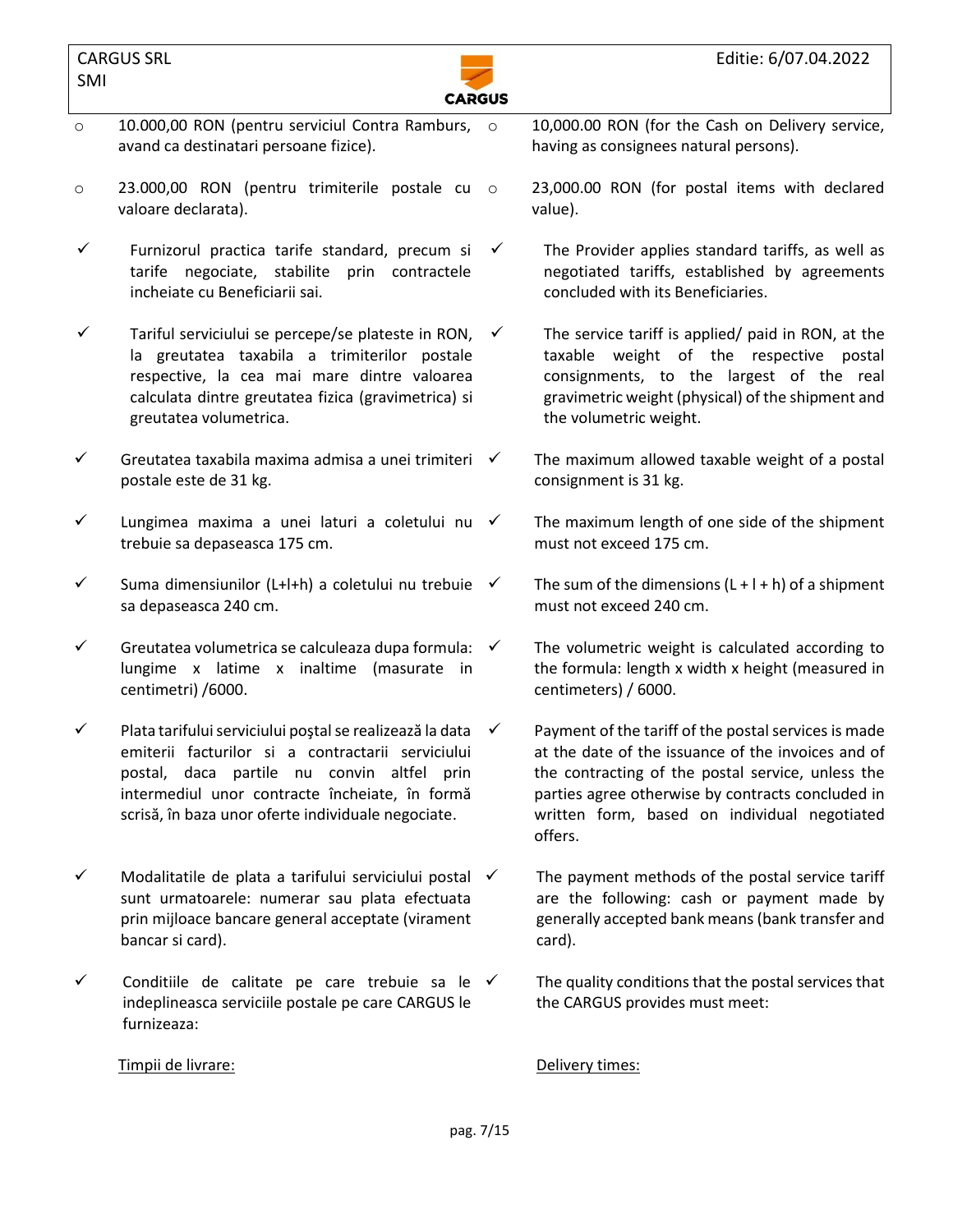

- In cazul serviciilor postale având ca obiect trimiteri poştale interne, timpii de livrare nu vor depasi 3 (trei) zile lucratoare de la colectare.
- In cazul in care Furnizorul depaseste timpii de livrare exclusiv in cazul serviciilor poştale livrare specială sau care au asociata caracteristica suplimentara apartinând serviciului poştal livrare specială, Furnizorul va restitui diferenta dintre tariful aplicat si tariful aferent serviciului Standard, precum si un procent suplimentar de 0,5% din tariful aplicat pentru fiecare 12 ore de intarziere.
- In cazul celorlalte servicii oferite si prestate, Cargus nu raspunde pentru intarziere.
- Furnizorul ofera si presteaza servicii postale avand ca obiect trimiteri postale internationale, atat in UE/SEE, cat si in afara UEE/SEE.
- In cazul trimiterilor postale internationale colectate de pe teritoriul României si care urmeaza a fi livrate unui destinatar aflat in unul dintre statele din Uniunea Europeana sau Spatiul Economic European (UE/SEE) sau din afara UE/SEE, precum si a celor din sens invers, timpii de livrare nu vor depasi 10 (zece) zile lucratoare de la colectare.
- Termenul in care expeditorul poate solicita dovada privind depunerea sau livrarea trimiterii postale care face obiectul serviciului de trimitere cu valoare declarata, precum si cel in care poate solicita dovada privind depunerea sau livrarea la destinatar a trimiterii postale care face obiectul serviciului de trimitere recomandata este de 9 (noua) luni de la data colectarii respectivei trimiteri.
- Dovada solicitata, in cazul serviciului de trimitere cu valoare declarata, precum si in cazul serviciului de trimitere recomandata - va fi comunicata expeditorului in termen de 30 (treizeci) de zile calendaristice de la solicitare, printr-o metodă agreată cu expeditorul sau integratorul (de exemplu, fax, e-mail etc), fără a implica costuri suplimentare în sarcina expeditorului.

In the case of postal services having as object internal postal consignments, the delivery times will not exceed 3 (three) working days from the collection.

- If the Provider exceeds the delivery times for the special delivery postal services or which have associated the supplementary characteristic of the special delivery postal service, the Supplier will refund the difference between the tariff applied and the tariff for the Standard service, as well as an additional 0.5% of the tariff applied for every 12 hours of delay.
	- In case of the other services offered and rendered, Cargus is not responsible for the delay.
- The Provider offers and provides postal services having as object international postal items, both in the EU / EEA and outside the EU / EEA.
- In the case of international postal items collected from Romania and to be delivered to a recipient located in one of the states of the European Union or the European Economic Area (EU / EEA) or outside the EU / EEA, as well as those in the opposite direction, delivery times will not exceed 10 (ten) working days from collection.
- The term in which the Consignor can request the proof regarding the deposit and delivery of the postal item that is the object of the sending service with declared value, as well as the one in which he can request the proof regarding the deposit or delivery to the consignee of the postal item is 9 (nine) months from the date of collection of the respective item.

The requested proof, in the case of the sending service with declared value, as well as in the case of the recommended sending service - will be communicated to the sender within 30 (thirty) calendar days from such request through a method agreed with the sender of the integrator (for example, fax, e-mail etc.), without any supplementary costs to the sender's burden.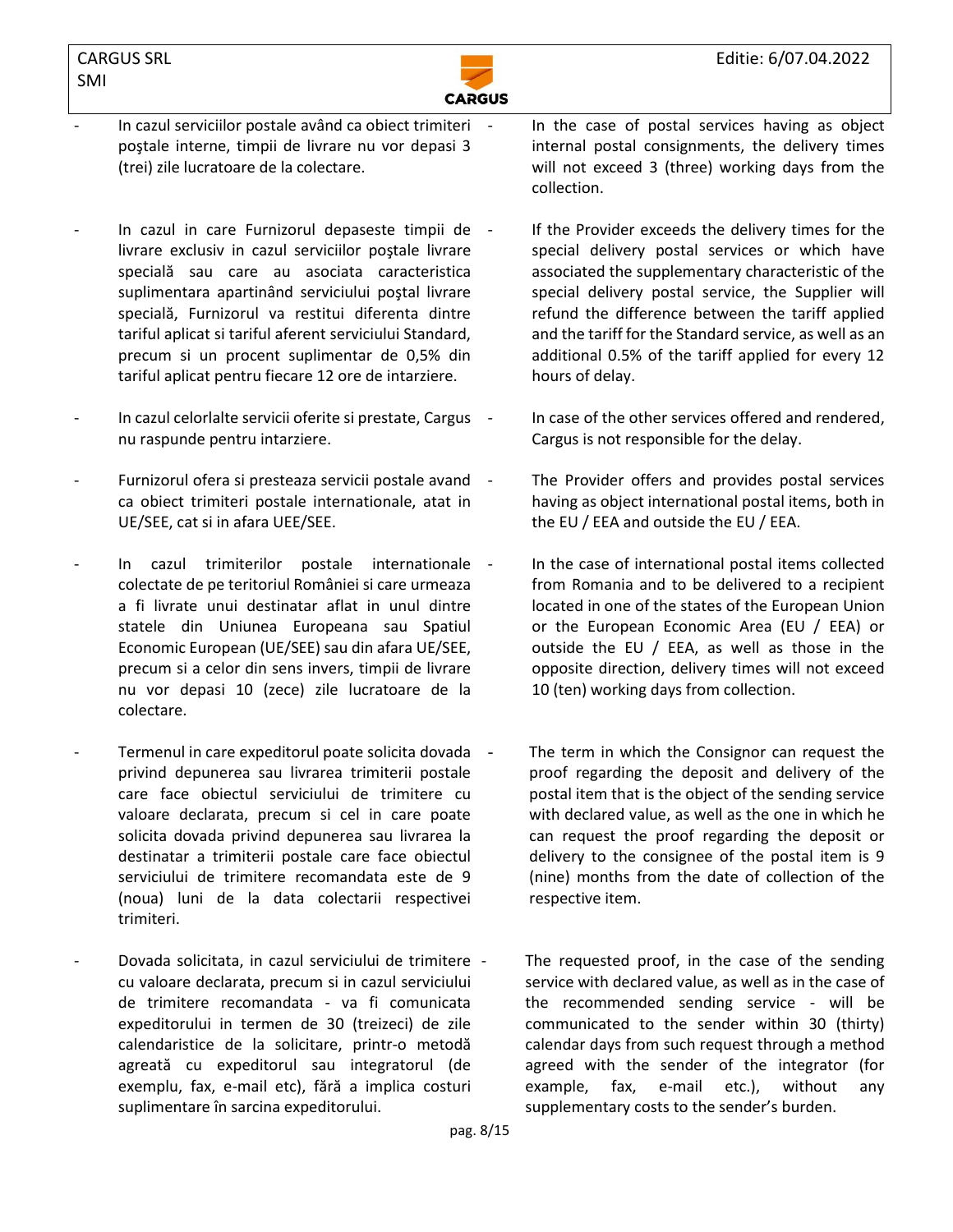

- In cazul serviciului *Contra ramburs* avand ca obiect trimiteri postale interne*,* termenul de returnare a contravalorii trimiterilor postale catre expeditor (sumele colectate de la destinatar) este de maxim 5 (cinci) zile lucratoare de la livrare.
- In cazul serviciului *Confirmare de primire* avand ca obiect trimiteri postale interne, termenul de returnare catre expeditor a dovezii privind predarea trimiterii postale, confirmata in scris de catre destinatar, este de maxim 5 (cinci) zile lucratoare de la livrare. In cazul in care Furnizorul omite sa returneze confirmarea de primire, trimiterea postala este considerata ca fiind pierduta, sens in care Furnizorul va acorda despagubire conform prevederilor legale aplicabile, şi de asemenea dispoziţiile art. 42 (7) al OUG nr. 13/2013 ramanand aplicabile.
- Furnizorul ofera si presteaza servicii postale *Contra ramburs* si confirmare de primire avand ca obiect doar trimiteri postale interne.
- Termenul de pastrare in vederea predarii catre destinatar a trimiterilor postale (exceptandu-le pe cele ce fac obiectul serviciului livrare speciala) care nu au putut fi predate acestuia, este de 5 (cinci) zile calendaristice de la data avizarii destinatarului.
- Furnizorul se obliga sa returneze trimiterile postale care nu au putut fi livrate destinatarilor, din una dintre cauzele prevazute de lege, la adresa indicata de expeditor sau la punctul de contact, in functie de solicitarea acestuia, pe cheltuiala expeditorului, conform tarifelor indicate in oferta comerciala.
- Termenul de returnare este de maxim 2 (doua) zile lucratoare, in cazul trimiterilor postale interne, respectiv de 6 (sase) zile lucratoare, in cazul

In the case of Cash on Delivery service having as object internal postal consignments, the term for returning the value of postal items to the Consignor (amounts collected from the consignee) is a maximum of 5 (five) working days from delivery.

- In the case of the Confirmation of receipt service having as object internal postal consignments, the term for returning to the Consignor the proof regarding the delivery of the postal item, confirmed in writing by the consignee, is of maximum 5 (five) working days from delivery. If the Provider omits to return the acknowledgment of receipt, the postal consignment is considered lost, meaning that the Provider will grant compensation according to the applicable legal provisions, as well as the provisions of article 42 (7) of EGO no. 42 (7) remaining applicable.
	- The provider offers and provides postal services for Cash on delivery and Confirmation of receipt having as object only internal postal items.
	- The retention period for the delivery to the consignee of postal consignments (except those that are the subject of special delivery) that could not be delivered to him, is 5 (five) calendar days from the date of the storage notice of the consignee.
	- The Provider undertakes to return the postal consignment that could not be delivered to the consignees, for one of the reasons provided by law, to the address indicated by the Consignor or to the contact point, depending on his request, at the expense of the Consignor, according to the tariffs indicated in the commercial offer.

The return term is of maximum 2 (two) working days, in case of domestic postal consignments, respectively of 6 (six) working days, in case of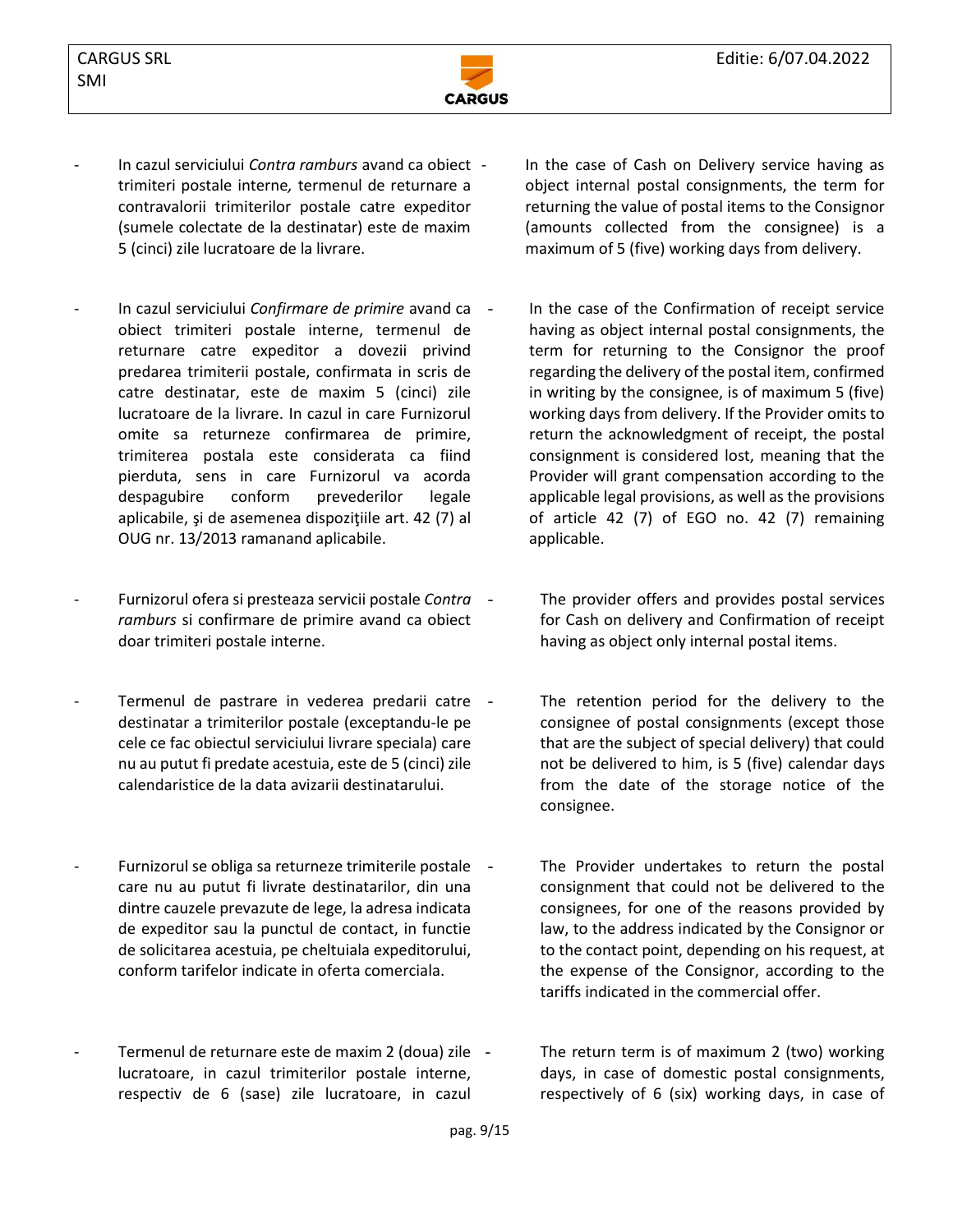

trimiterilor postale internationale, termen care se calculeaza, dupa caz, de la data expirarii perioadei de pastrare avizate sau de la data incercarii de livrare.

- Termenul de pastrare a trimiterilor postale care nu au putut fi predate destinatarului si nici returnate expeditorului este de 9 (noua) luni de zile calendaristice calculate de la data depunerii trimiterii postale.
- Solutionarea reclamatiilor primite de la Beneficiari/Utilizatori (Expeditori/Destinatari) in legatura cu serviciile prestate de Furnizor se face conform "*Mecanismului de solutionare al reclamatiilor*".

## **Mecanismul de solutionare al reclamatiilor: Complaints resolution mechanism:**

Sistemul adecvat de compensare/rambursare al prejudiciului in cazul reclamatiilor formulate de catre petentii Beneficiari (expeditori sau destinatari) cu privire la serviciile postale având ca obiect trimiteri poştale interne si/sau internationale oferite sau prestate de CARGUS are la baza urmatoarele etape:

- $\checkmark$  Reclamatia poate fi introdusa atat de expeditor, cat si de catre destinatar.
- $\checkmark$  Reclamatia poate fi adresata in termen de 6 (sase) luni de zile (calendaristice), calculat de la data depunerii trimiterii postale, prin modalitatile de comunicare de mai jos:
	- scris, fie prin email (la adresa [sesizari@cargus.ro\)](mailto:sesizari@cargus.ro), prin orice serviciu postal sau prin depunerea reclamatiei la sediul social al Furnizorului sau la orice puncte de acces/contact fixe deservite de personal;
	- sau verbal, fie la sediul social al Furnizorului sau la orice punct de acces/contact fix deservit de personal sau telefonic prin intermediul

international postal consignments, term that is calculated, as the case may be, from the expiration date of the notified storage perio or from the date of the delivery attempt.

- The term for keeping the postal consignments that could not be handed over to the consignee, neither returned to the sender is 9 (nine) calendar months calculated from the date of submission of the postal consignment.
- The settlement of complaints received from Beneficiaries / Users (Consignors / consignees) in connection with the services provided by the Provider is done according to the "Complaints Resolution Mechanism".

The adequate system of compensation/ reimbursement of the damage in case of complaints submitted by the Beneficiaries petitioners (consignors or consignees) regarding the postal services having as object internal and/or international postal consignments offered or provided by CARGUS is based on the following stages:

- $\checkmark$  The complaint can be submitted both by the consignor and by the consignee.
- The complaint can be addressed, within  $6$  (six) calendar months, calculated from the date of submission of the postal consignment, through the communication methods below:
	- in writing, either by email (to the address [sesizari@cargus.ro\)](mailto:sesizari@cargus.ro), by any postal service or by submitting the complaint to the registered office of the Supplier or to any fixed access / contact points served by staff;
	- or verbally, either with the registered office of the Supplier or at any fixed access / contact point served by staff or by telephone through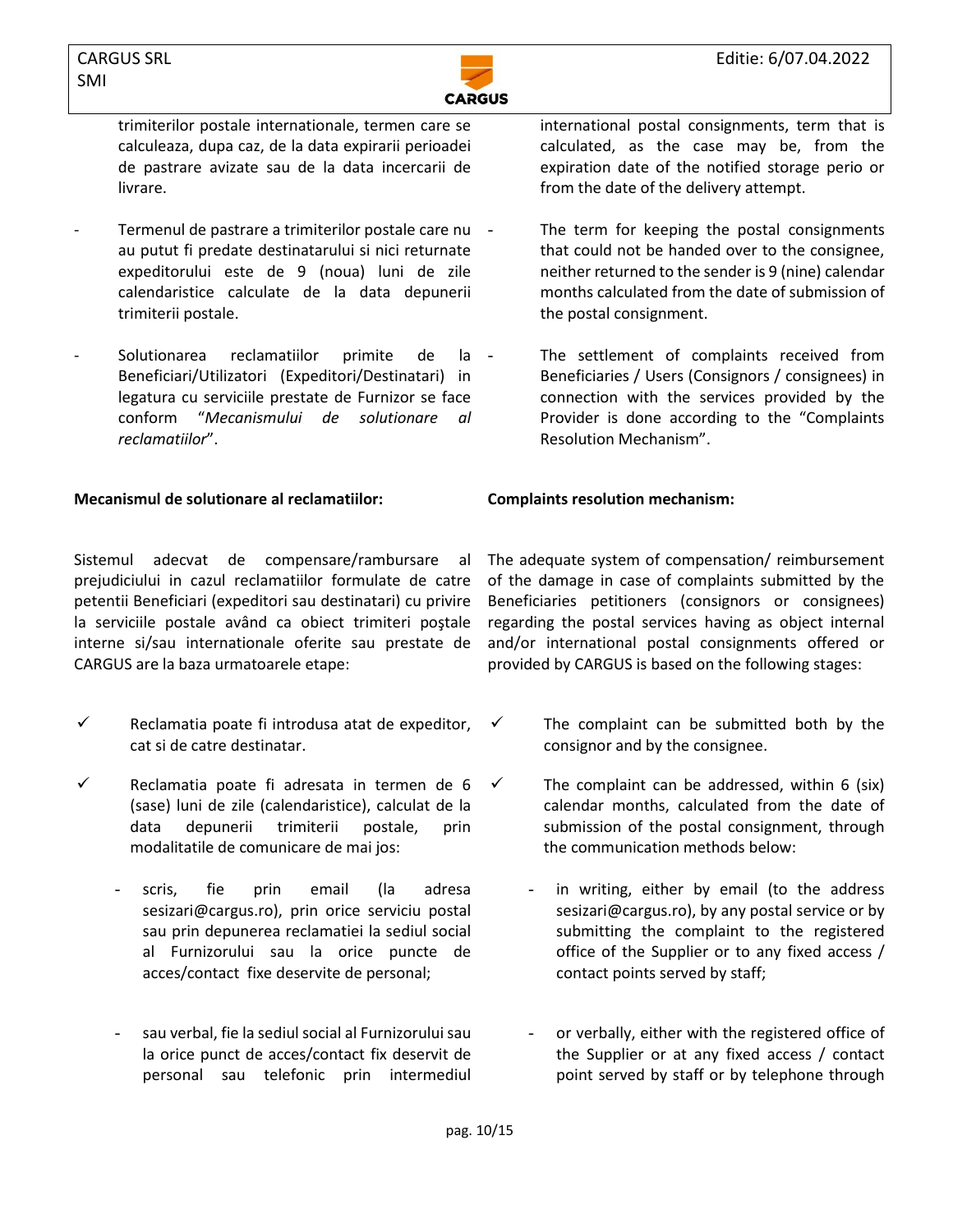

Departamentului Relatii Clienti al CARGUS, la telefon +40219330000.

- Reclamatia trebuie documentata prin punerea la dispozitie de catre petent a tuturor datelor privind evenimentul care face obiectul reclamatiei si atasarea exclusiv a dovezilor corespunzatoare evenimentului reclamat, a datelor de contact (inclusiv a unei adrese de e-mail, în măsura în care introducerea/transmiterea reclamației se realizează prin intermediul poştei electronice sau a unui serviciu poştal), precum şi a detaliilor bancare pentru cazul in care, în cazul reclamaţiei soluţionate favorabil, pententul solicita plata despagubirii în cont bancar.
- Astfel, in functie de evenimentul care face obiectul reclamatiei, sunt acceptate de catre CARGUS copii ale documentelor relevante aferente evenimentul reclamat, ca de exemplu: copie a facturii ori chitantei care atesta plata serviciului, copia a Procesului-Verbal de constatare a avariei pentru acele situatii in care constatarea/consemnarea distrugerii/deteriorarii trimiterii postale a fost facuta de catre destinatar/expeditor, dupa caz, la momentul primirii trimiterii poştale de la furnizor, bunul distrus/deteriorat care face obiectul trimiterii postale, ambalajului (original) al trimiterii postale, etc.
- Furnizorul CARGUS, prin intermediul Departamentului Relatii Clienti, confirma primirea reclamatiei prin alocarea pentru fiecare reclamatie receptionata/primita a unui numar unic de inregistrare si, respectiv, prin comunicarea acestuia petentului, in functie de modalitatea de transmitere catre CARGUS, astfel:
	- o personal prin inmanarea acestuia, la depunere, in cazul reclamatiilor depuse/adresate personal, inclusiv verbal, la sediul social sau la punctele de acces/contact fixe deservite de personal ale Furnizorului,

the Customer Relations Department of CARGUS, at +40219330000.

- The complaint must be documented, the petitioner providing all data on the event that is the subject of the complaint and attaching exclusively the evidence corresponding to the claimed event, of contact details (inclusively of an e-mail address, to the extent to which the filing/the transmission of the complaint is made via e-mail of a postal service), as well as the bank details n case if, for a complaint solved favorably, the petitioner requests payment of compensation in a bank account.
- Thus, depending on the event that is the object of the complaint, CARGUS accepts copies of the relevant documents related to the claimed event, such as: copy of the invoice or receipt attesting the payment of the service, copy of the Minutes of finding the damage for those situations in which the finding / recording of the destruction / damage of the postal item was made by the consignee / consignor, as the case may be, at the moment of receiving the postal consignement from the supplier, the destroyed / damaged good which is the subject of the postal consignment, the (original) packaging of the postal item, etc.
- The CARGUS Provider, through the Customer Relations Department, confirms the receipt of the complaint by allocating for each complaint received / registered a unique registration number and, respectively, by communicating it to the petitioner, depending on the method of transmission to CARGUS, as follows:
	- o personally by handing it, upon submission, in case of complaints submitted / addressed personally, including verbally, at the registered office or at the fixed access / contact points served by personnel of the Provider,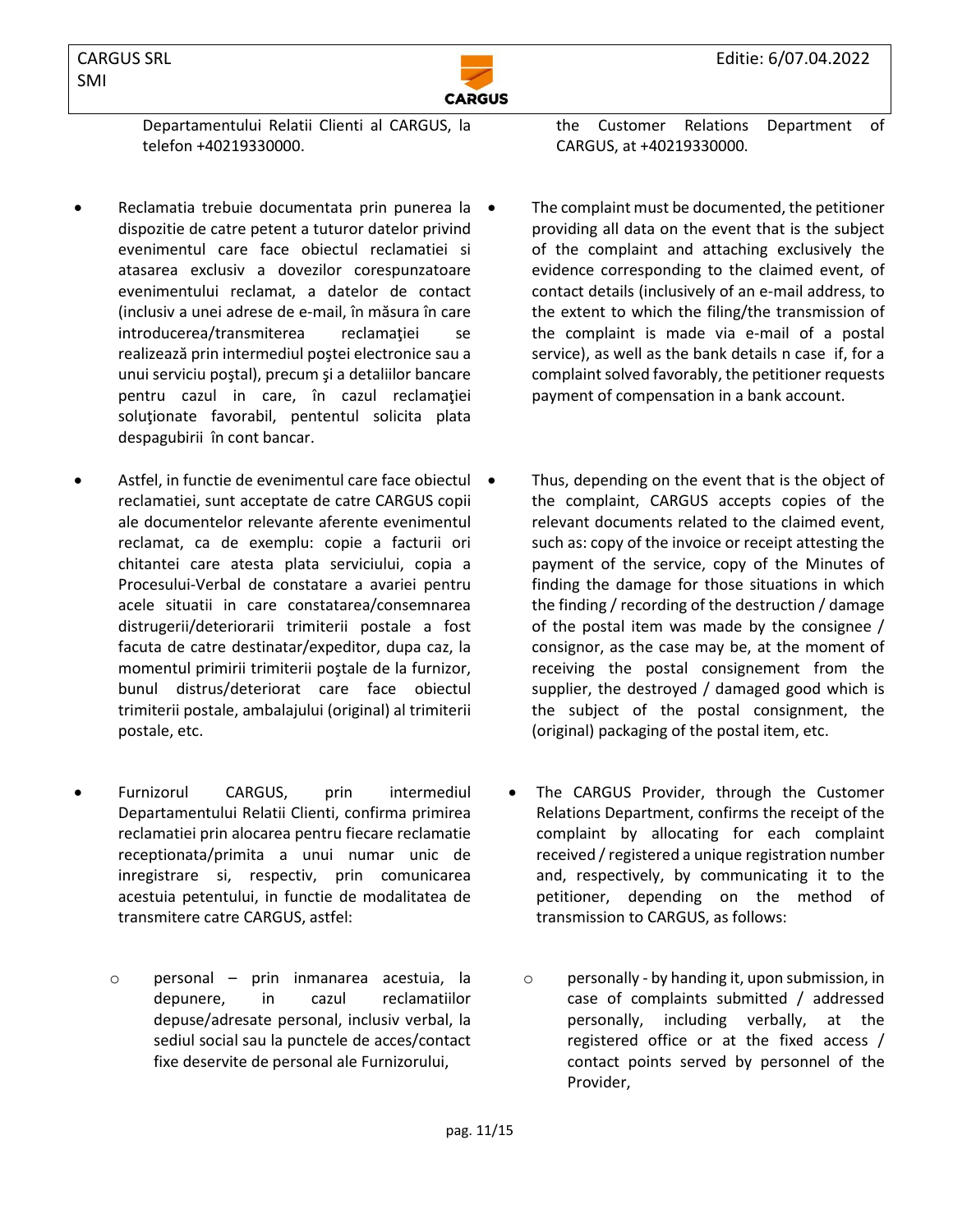

- o telefonic, pe loc, in momentul receptionarii (inregistrarii) reclamatiei, atunci cand aceasta a fost facuta telefonic,
- o in scris, pe email, in maxim 1 (una) zi lucratoare de la data introducerii (trimiterii) reclamaţiei prin e-mail, daca reclamatia a fost primita prin email
- o in scris, pe suport de hartie, care va fi trimis prin email, in functie de solictarea petentului in maxim 1 (una) zi lucratoare de la data introducerii (trimiterii) reclamaţiei, daca reclamatia a fost primita in scris, pe suport de hartie, prin intermediul unui serviciu postal.
- In conformitate cu prevederile legale, termenul de solutionare al reclamatiilor este de maxim 3 (trei) luni de zile calendaristice, calculate de la data introducerii reclamatiei.
- Daca reclamatia utilizatorului (persoana fizica sau juridica) se dovedeste a fi intemeiata, acestuia ii va fi solicitata factura de despagubire sau informatiile bancare necesare pentru acordarea despagubirii (exclusiv în situaţia în care n-au fost furnizate la momentul introducerii reclamaţiei), daca acesta solicita plata despagubirii prin virament bancar. Daca utilizatorul solicita plata in numerar, plata se va face la punctul de acces/contact fix deservit de personal ales de utilizator. In toate cazurile, in cazul reclamatiilor intemeiate, Cargus va acorda despagubirea fara a fi necesara in aceste sens vreo solicitare expresa din partea utilizatorului.
- Dupa primirea facturii de despagubire/ a informatiilor bancare solicitate, Furnizorul va acorda despagubirea in maxim 30 (treizeci) de zile calendaristice de la data finalizarii favorabile a analizei reclamatiei, fara a depasi, insa, termenul de 3 (trei) luni calendaristice mentionat mai sus, prin virarea in contul bancar al acestuia a contravalorii in lei a despagubirii sau prin plata in numerar a acesteia, la casieria Cargus aflată la unul din punctele de contact fixe deservite de personal ale Cargus, dupa optiunea petentului.
- o by telephone, on the spot, at the moment of receiving (registering) the complaint, when it was made by phone,
- o in writing, by email, within a maximum of 1 (one) working day from the filing (sending) of the complaint via e-mail, if the complaint was received by email,
- o in writing, on paper, which will be sent by email, depending on the request of the petitioner within a maximum of 1 (one) working day from the filing (sending) of the complaint, if the complaint was received in writing, on paper, through a postal service
- In accordance with the legal provisions, the term for solving the complaints is of maximum 3 (three) calendar months, calculated from the date of filing the complaint.
- If the User's complaint (natural or legal person) proves to be substantiated, he will be asked for the compensation invoice or the bank information necessary for granting the compensation (exclusively in the case when the same have not been provided at the moment of the filing of the complaint), if he requests the payment of the compensation by bank transfer. If the User requests payment in cash, the payment will be made at the fixed access / contact point served by personnel chosen by it/him. In all cases, in case of substantiated complaints, Cargus shall grant the compensation without any express request of the user to this respect.
- After receiving the compensation invoice / the requested bank information, The Provider will grant compensation in maximum 30 (thirty) calendar days from the date of favorable completion of the analysis of the complaint, without exceeding, however, the term of 3 (three) calendar months mentioned above, by transferring to its bank account the equivalent value in lei of compensation or by paying it in cash, at the Cargus Cashier located at one of the fixed served by personnel contact points of Cargus, depending on the request of the petitioner.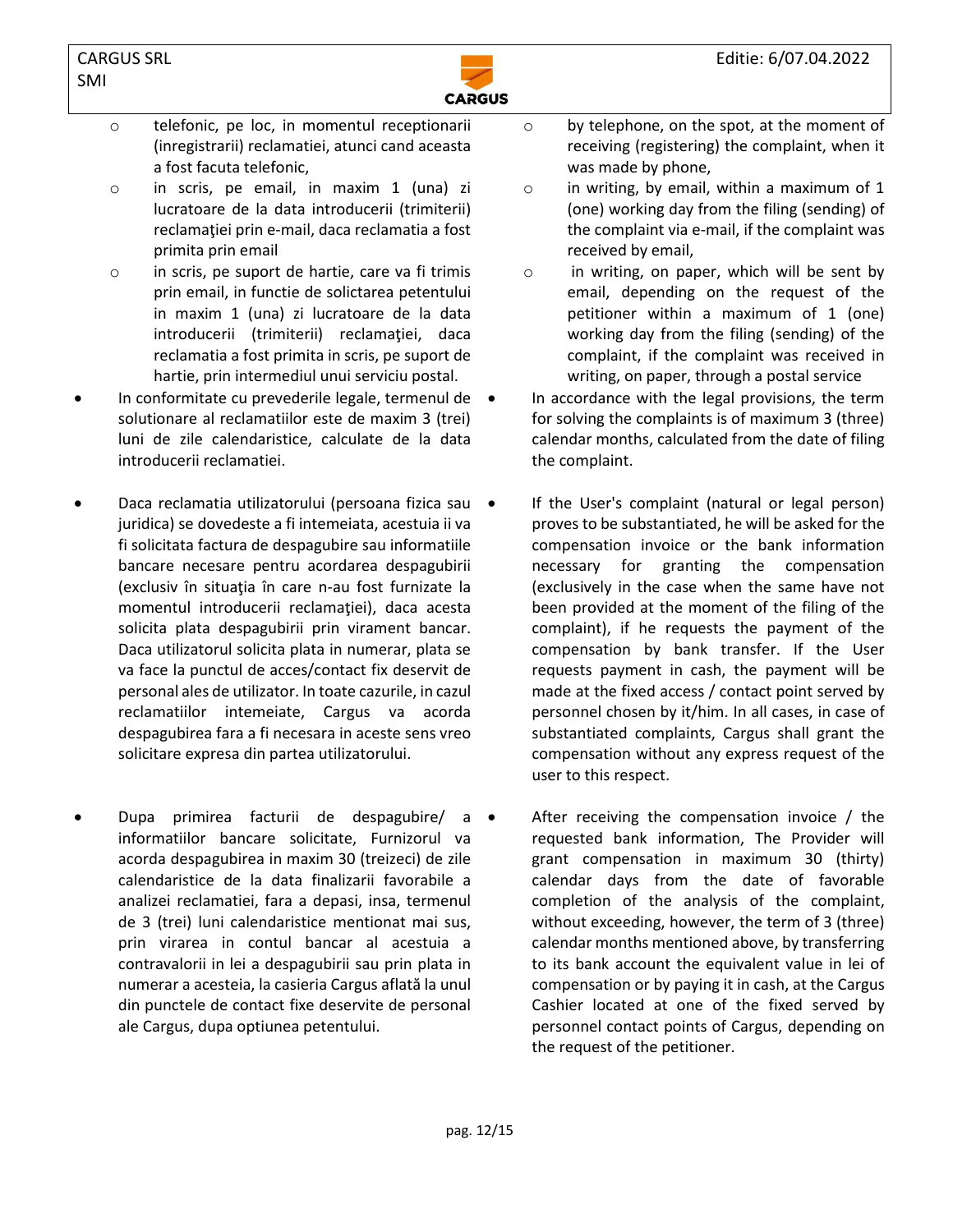

- In cazul reclamatiilor intemeiate, Furnizorul va acorda despagubirile in termenul si conditiile de mai sus, de drept, fara a fi necesara in acest sens vreo solicitare expresa din partea utilizatorului.
- In toate cazurile, termenul pentru inaintarea plangerii prealabile sau pentru introducerea cererii de chemare in judecata este de 1 (un) an. Termenul mentionat este termen de prescriptie si curge de la data depunerii trimiterii postale
- In case of substantiated claims, the Provider will grant compensation in the above terms and conditions, by law, without the need for any express request from the user.
- In all cases, the term for submitting the preliminary complaint or for filing the request for summons is 1 (one) year. The mentioned term is a prescription term and runs from the date of submitting the postal consignment.

# **Limita de raspundere a Furnizorului Provider's limit of liability**

Raspunderea Furnizorului pentru orice furt, pierdere, distrugere totala sau partiala, deteriorare totala sau partiala a trimiterilor postale interne, precum si pentru nerespectarea conditiilor de calitate a serviciilor, produsa in timpul efectuarii serviciului postal, este dupa cum urmeaza:

### a) in caz de furt, pierdere sau distrugere totala: a) in case of theft, loss or total destruction:

1. cu intreaga valoare declarata, pentru o trimitere postala care face obiectul unui serviciu de trimitere cu valoare declarata, inclusiv daca respectiva trimitere postala face sau nu face obiectul unui serviciu contra ramburs;

2. cu valoarea rambursului, pentru o trimitere postala care face obiectul unui serviciu contra ramburs fara valoare declarata;

3. cu suma reprezentand de 5 ori tariful serviciului, pentru trimiterile postale care nu fac obiectul unui serviciu de trimitere cu valoare declarata sau a unui serviciu contra ramburs.

b) in caz de pierdere ori distrugere partiala sau deteriorare:

1. cu valoarea declarata pentru partea lipsa, distrusa sau deteriorata ori cu cota parte corespunzatoare greutatii lipsa din valoarea declarata, pentru trimiterile postale care fac obiectul unui serviciu de trimitere cu valoare declarata;

The Provider's liability for any theft, loss, total or partial destruction, total or partial damage of internal postal items, as well as for non-compliance with the quality conditions of the services, produced during the performance of the postal service, is as follows:

1. with the full declared value, for a postal consignment which is the subject of a delivery service with a declared value, including whether or not that postal consignment is the subject of a cash on delivery service;

2. with the value of the refund, for a postal consignment that is the subject of a cash on delivery service without declared value;

3. with the amount representing 5 times the service tariff, for postal consignments that are not the subject of a delivery service with declared value or of a cash on delivery service.

b) in case of loss or partial destruction or damage:

1. with the declared value for the missing, destroyed or damaged part or with the share corresponding to the missing weight of the declared value, for the postal items that are the object of a sending service with declared value;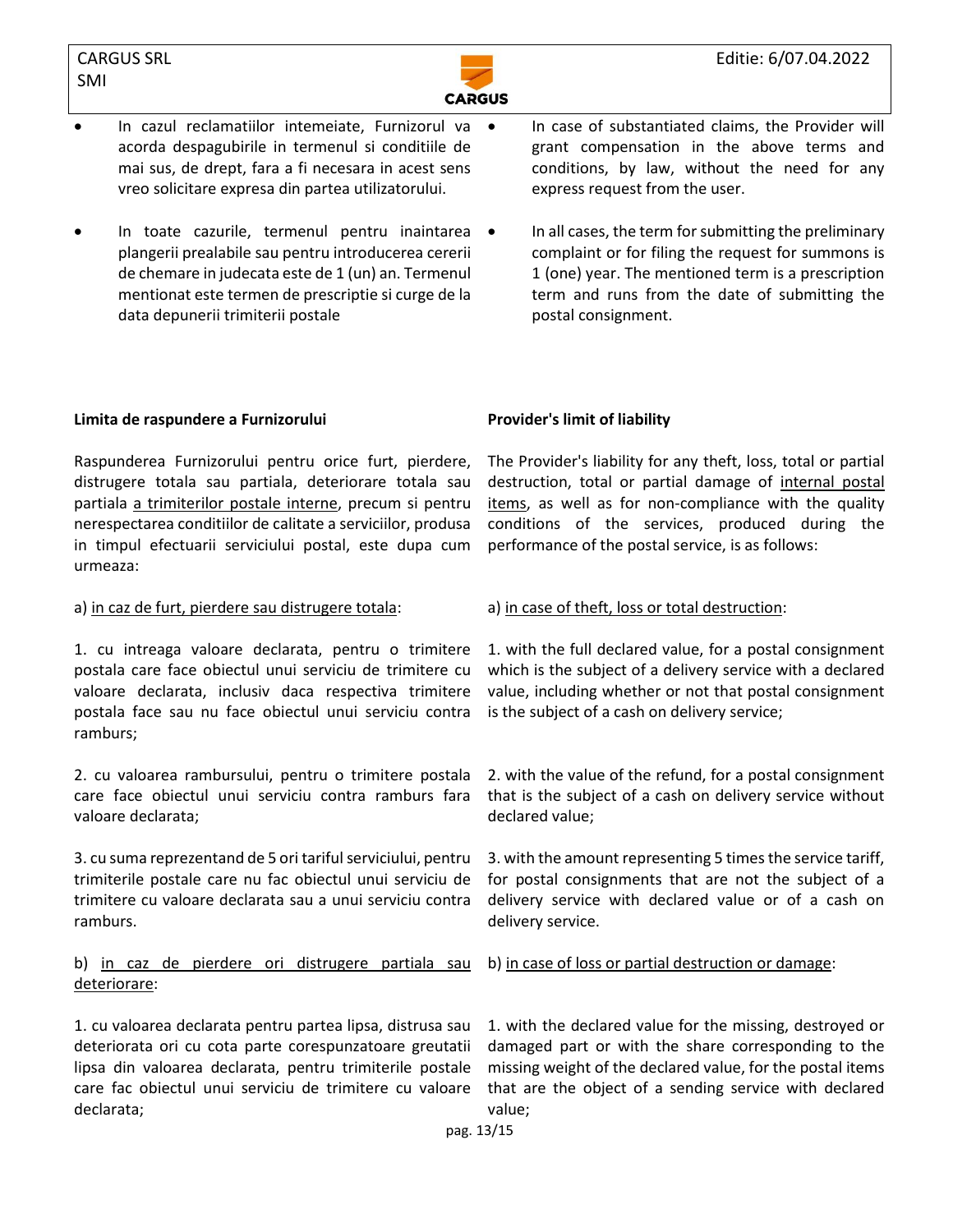



2. cu suma reprezentand de 5 ori tariful serviciului, in caz de pierdere partiala, distrugere partiala sau deteriorare a trimiterilor postale care nu fac obiectul unui serviciu de trimitere cu valoare declarata.

c) in cazul unei trimiteri care face obiectul unui serviciu contra ramburs, Furnizorul raspunde cu intreaga valoare a rambursului pentru situatia in care nu a restituit expeditorului intreaga valoare a acestuia sau cu diferenta corespunzatoare pana la valoarea integrala a acestuia, in cazul in care rambursul a fost incasat partial de la destinatar.

• In caz de furt, pierdere sau distrugere totala a trimiterii postale, in afara despagubirilor prevazute mai sus, Furnizorul restituie Beneficiarului si tarifele incasate pentru prestarea serviciului postal reclamat (al carui obiect il face trimiterea postala in privinta careia a fost facuta reclamatia).

• La sumele prevazute la lit.a) si lit.b) de mai sus se adauga dobanda legala penalizatoare care curge din momentul introducerii reclamatiei prealabile sau, dupa caz, al introducerii cererii de chemare in judecata, indiferent care dintre aceste momente intervine primul.

- Pierderea completa a continutului este echivalenta cu pierderea trimiterii postale.
- In situatia in care expeditorul a declarat o valoare mai mica a trimiterii postale decat cea reala, despagubirea este la nivelul valorii declarate.
- In cazul neefectuarii prestatiilor care constituie caracteristici suplimentare ale serviciilor postale, nominalizate de expeditor prin indicatii speciale, se restituie numai tarifele incasate suplimentar fata de tariful aplicabil pentru serviciul postal standard.
- In cazul pierderii dovezii privind predarea trimiterii postale inregistrate, confirmata in scris de catre destinatar, Furnizorul are obligatia intocmirii si punerii la dispozitia expeditorului a unui duplicat al dovezii de predare.

2. with the amount representing 5 times the service tariff, in case of partial loss, partial destruction or damage of the postal items that are not the object of a sending service with declared value.

c) in case of a shipment that is the object of a cash on delivery service, the Provider is liable with the full value of the refund for the situation in which he did not return to the Consignor its full value or with the corresponding difference up to its full value, if the refund was partially collected from the recipient.

- In case of theft, loss or total destruction of the postal consignment, apart from the compensations provided above, the Provider refunds to the Beneficiary also the fees collected for providing the claimed postal service (whose object is the postal consignment in respect of which the complaint was made).
- To the amounts provided in letters a) and letters b) above is added the penalizing legal interest that flows from the moment of introducing the preliminary complaint or, as the case may be, of introducing the request for summons, regardless of which of these moments intervenes first.
- The complete loss of content is equivalent to the loss of the postal consignment.
- In case the Consignor has declared a lower value of the postal consignment than the real one, the compensation is at the level of the declared value.
- In case of non-performance of the services that constitute additional characteristics of the postal services, nominated by the Consignor through special indications, only the tariffs collected in addition to the applicable tariff for the standard postal service are refunded.
- In case of loss of proof regarding the delivery of the registered postal consignment, confirmed in writing by the consignee, the Provider has the obligation to prepare and make available to the Consignor a duplicate of the proof of delivery.